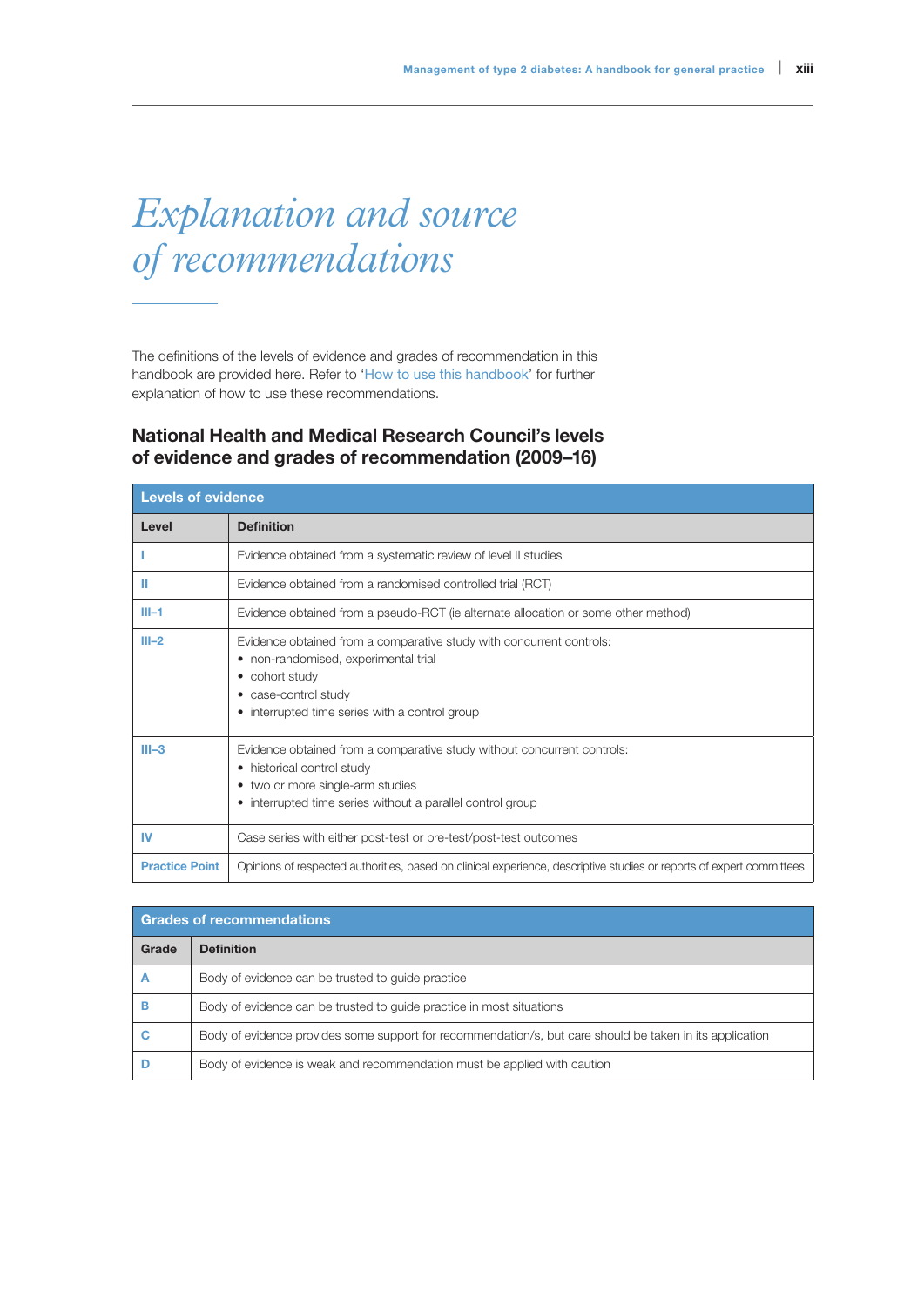## Diabetes Canada criteria for assigning levels of evidence and grades of recommendation

| <b>Criteria for assigning levels of evidence</b>                                                                                                                                                                        |                                                                                                                       |  |  |
|-------------------------------------------------------------------------------------------------------------------------------------------------------------------------------------------------------------------------|-----------------------------------------------------------------------------------------------------------------------|--|--|
| Level                                                                                                                                                                                                                   | <b>Criteria</b>                                                                                                       |  |  |
| <b>Studies of diagnosis</b>                                                                                                                                                                                             |                                                                                                                       |  |  |
| Level 1                                                                                                                                                                                                                 | a) Independent interpretation of test results (without knowledge of the result of the diagnostic or gold<br>standard) |  |  |
|                                                                                                                                                                                                                         | b) Independent interpretation of the diagnostic standard (without knowledge of the test result)                       |  |  |
|                                                                                                                                                                                                                         | Selection of people suspected (but not known) to have the disorder<br>C)                                              |  |  |
|                                                                                                                                                                                                                         | d) Reproducible description of both the test and diagnostic standard                                                  |  |  |
|                                                                                                                                                                                                                         | e) At least 50 patients with and 50 patients without the disorder                                                     |  |  |
| Level 2                                                                                                                                                                                                                 | Meets four of the level 1 criteria                                                                                    |  |  |
| Level 3                                                                                                                                                                                                                 | Meets three of the level 1 criteria                                                                                   |  |  |
| Level 4                                                                                                                                                                                                                 | Meets one or two of the level 1 criteria                                                                              |  |  |
| <b>Studies of treatment and prevention</b>                                                                                                                                                                              |                                                                                                                       |  |  |
| Level 1A                                                                                                                                                                                                                | a) Systematic overview or meta-analysis of high-quality RCTs                                                          |  |  |
|                                                                                                                                                                                                                         | b) Comprehensive search for evidence                                                                                  |  |  |
|                                                                                                                                                                                                                         | c) Authors avoided bias in selecting articles for inclusion                                                           |  |  |
|                                                                                                                                                                                                                         | d) Authors assessed each article for validity                                                                         |  |  |
|                                                                                                                                                                                                                         | e) Reports clear conclusions that are supported by the data and appropriate analyses                                  |  |  |
|                                                                                                                                                                                                                         | <b>OR</b>                                                                                                             |  |  |
|                                                                                                                                                                                                                         | Appropriately designed RCT with adequate power to answer the question posed by the investigators                      |  |  |
|                                                                                                                                                                                                                         | a) Patients were randomly allocated to treatment groups                                                               |  |  |
|                                                                                                                                                                                                                         | b) Follow up at least 80% complete                                                                                    |  |  |
|                                                                                                                                                                                                                         | c) Patients and investigators were blinded to the treatment*                                                          |  |  |
|                                                                                                                                                                                                                         | d) Patients were analysed in the treatment groups to which they were assigned                                         |  |  |
|                                                                                                                                                                                                                         | The sample size was large enough to detect the outcome of interest<br>e)                                              |  |  |
| Level 1B                                                                                                                                                                                                                | Non-randomised clinical trial or cohort study with indisputable results                                               |  |  |
| Level 2                                                                                                                                                                                                                 | RCT or systematic overview that does not meet level 1 criteria                                                        |  |  |
| Level 3                                                                                                                                                                                                                 | Non-randomised clinical trial or cohort study; systematic overview or meta-analysis of level 3 studies                |  |  |
| Level 4                                                                                                                                                                                                                 | Other                                                                                                                 |  |  |
| <b>Studies of prognosis</b>                                                                                                                                                                                             |                                                                                                                       |  |  |
| Level 1                                                                                                                                                                                                                 | a) Inception cohort of patients with the condition of interest, but free of the outcome of interest                   |  |  |
|                                                                                                                                                                                                                         | b) Reproducible inclusion/exclusion criteria                                                                          |  |  |
|                                                                                                                                                                                                                         | c) Follow up of at least 80% of subjects                                                                              |  |  |
|                                                                                                                                                                                                                         | Statistical adjustment for extraneous prognostic factors (confounders)<br>d)                                          |  |  |
|                                                                                                                                                                                                                         | Reproducible description of outcome measures<br>$\Theta$                                                              |  |  |
| Level 2                                                                                                                                                                                                                 | Meets criterion a) above, plus three of the other four criteria                                                       |  |  |
| Level 3                                                                                                                                                                                                                 | Meets criterion a) above, plus two of the other criteria                                                              |  |  |
| Level 4                                                                                                                                                                                                                 | Meets criterion a) above, plus one of the other criteria                                                              |  |  |
| *In cases where such blinding was not possible or was impractical (eg intensive vs conventional insulin therapy), the blinding of individuals<br>who assessed and adjudicated study outcomes was felt to be sufficient. |                                                                                                                       |  |  |
|                                                                                                                                                                                                                         | RCT, randomised controlled trial                                                                                      |  |  |